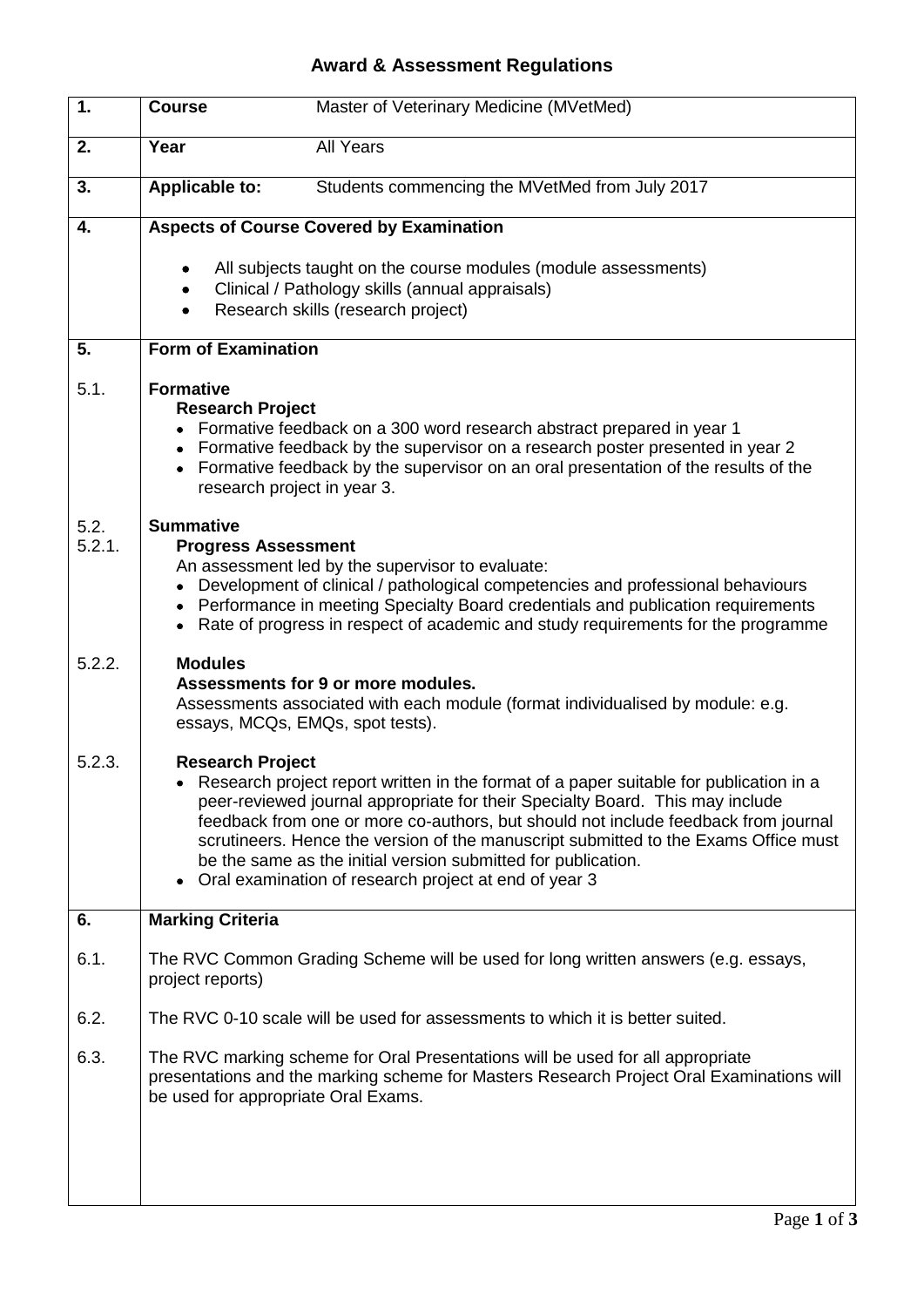| 7.           | <b>Allocation of Marks and any Additional Requirements</b>                                                                                                                                                                                                                                                                                                                                                                                                                                                                                                                                         |
|--------------|----------------------------------------------------------------------------------------------------------------------------------------------------------------------------------------------------------------------------------------------------------------------------------------------------------------------------------------------------------------------------------------------------------------------------------------------------------------------------------------------------------------------------------------------------------------------------------------------------|
| 7.1.<br>7.2. | <b>Module Marking (total 50%)</b><br>Each module will be marked according to the common marking scheme and scaled to 5%<br>for each module. If more than 9 modules have been completed, the supernumerary modules<br>(core or elective) with the lowest marks shall be discounted, providing at least 4 core<br>modules remain.<br><b>Research Project Marking (total 50%)</b><br>Written Research Project (40%)                                                                                                                                                                                   |
|              | Supervisor Assessment (5%)<br>Oral Defence (5%)                                                                                                                                                                                                                                                                                                                                                                                                                                                                                                                                                    |
| 8.           | <b>Requirements to Progress</b>                                                                                                                                                                                                                                                                                                                                                                                                                                                                                                                                                                    |
|              | A student will have a progress assessment at the end of each year of study. In addition a<br>student is required to attend an interim progress assessment if deemed necessary by the<br>supervisor.                                                                                                                                                                                                                                                                                                                                                                                                |
|              | The outcome of a progress assessment can be any of the following:<br>1. Satisfactory progress: the student should proceed<br>2. Satisfactory progress with advice: the student should proceed<br>3. Progress of concern: Student to be placed on probation for a period of not less than<br>one month and not greater than three months after which there will be a further<br>assessment.<br>4. Student's programme terminated with immediate effect, including removal from<br>clinical/pathology duties. This can occur with or without referral to the Professional<br>Requirements procedure. |
| 9.           | <b>Requirements to Pass the MVetMed Overall</b>                                                                                                                                                                                                                                                                                                                                                                                                                                                                                                                                                    |
|              | To have successfully completed all appraisals and to have achieved:                                                                                                                                                                                                                                                                                                                                                                                                                                                                                                                                |
|              | An aggregated average mark of at least 50% for 9 module assessments of which at<br>least 4 must be core modules<br><b>AND</b>                                                                                                                                                                                                                                                                                                                                                                                                                                                                      |
|              | Not less than 40% for the aggregated average mark of each individual module<br><b>AND</b>                                                                                                                                                                                                                                                                                                                                                                                                                                                                                                          |
|              | Completed the formative Scientific Writing module<br><b>AND</b>                                                                                                                                                                                                                                                                                                                                                                                                                                                                                                                                    |
|              | Completed, or gained exemption from, the Teaching and Learning in Higher<br>Education (TLiHE) course<br><b>AND</b>                                                                                                                                                                                                                                                                                                                                                                                                                                                                                 |
|              | An aggregated average mark of at least 50% for the project assessments                                                                                                                                                                                                                                                                                                                                                                                                                                                                                                                             |
| 10.          | <b>Consequences of Failure</b>                                                                                                                                                                                                                                                                                                                                                                                                                                                                                                                                                                     |
| 10.1.        | <b>Progress Assessment</b><br>A student who fails to receive a recommendation to continue as a result of a progress<br>assessment will be considered to be 'on probation' for a period of not less than one month<br>and not greater than three months until progress is reviewed at a follow-up assessment.<br>The student will normally be referred to the Student Performance and Development                                                                                                                                                                                                   |